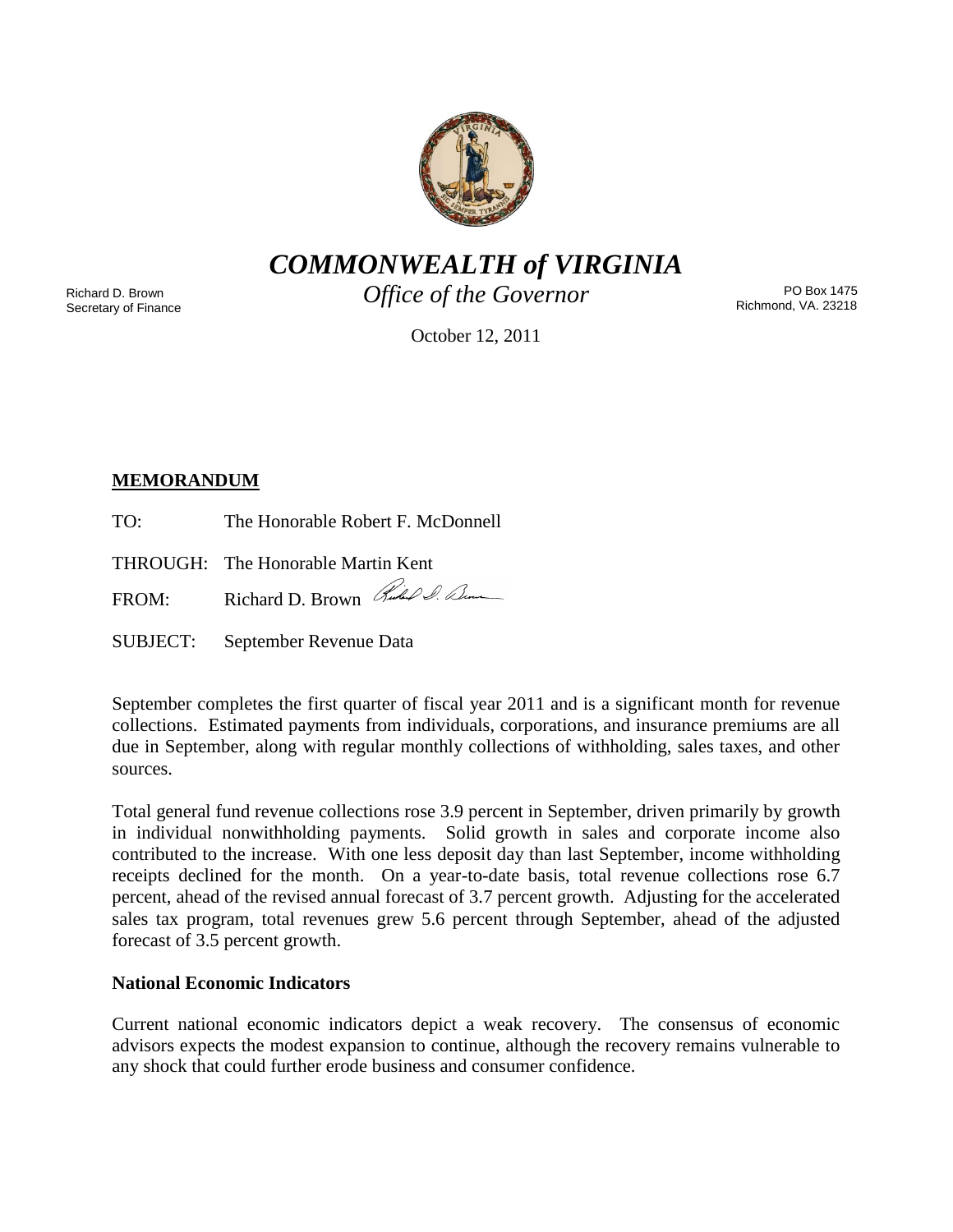- According to the latest estimate, real GDP grew 1.3 percent at an annualized rate in the second quarter of 2011, following growth of 0.4 percent in the first quarter.
- The labor market slightly improved in September. Payroll employment gained 103,000 jobs, but about 45,000 of these were a result of striking Verizon workers returning to work. Government employment continued to fall, while job gains were made in professional and business services, health care, and construction.
- The unemployment rate remained flat at 9.1 percent in September for the second straight month.
- Initial claims for unemployment increased by  $6,000$  to  $401,000$  during the week ending October 1, while the four-week moving average fell from 418,000 to 414,000. Recent activity in initial claims is consistent with a stagnant labor market, and suggests layoffs have diminished, but firms are not expanding payrolls.
- The Conference Board's index of leading indicators rose 0.3 percent in August, its fourth consecutive monthly increase. Four of the ten components of the index rose in August, with an increase in the money supply driving the gain. The rise in the index is consistent with a continuing recovery.
- After plunging 14 points in August to 45.2, the Conference Board's index of consumer confidence remained essentially unchanged in September, rising by only 0.2 point. The expectations component drove the increase, while the present situation component declined. The index is near its April 2009 level of 40.8, the lowest in more than two years.
- Conditions in the manufacturing sector slightly improved in September as the Institute of Supply Management index rose from 50.6 to 51.6. The index had been slowly declining since May. The increase in the index suggests the slow recovery continues.
- The CPI jumped 0.4 percent in August from the previous month and stands 3.8 percent above August of last year. Core inflation (excluding food and energy prices) rose 0.2 percent in August, and has increased 2.0 percent from August 2010.
- The Federal Reserve announced at its August meeting that it will keep the federal funds rate target unchanged at 0.0 to 0.25 percent.

## **Virginia Economy**

In Virginia, job growth has slowed from its pace earlier in the year. Payroll employment rose only 0.1 percent in August from August of last year, repeating the low growth seen in July. In Northern Virginia, employment was flat, Hampton Roads fell 0.2 percent, and Richmond-Petersburg fell 1.5 percent in August. The unemployment rate in the Commonwealth rose from 6.2 percent to 6.5 percent, and is 0.4 percentage point below August 2010.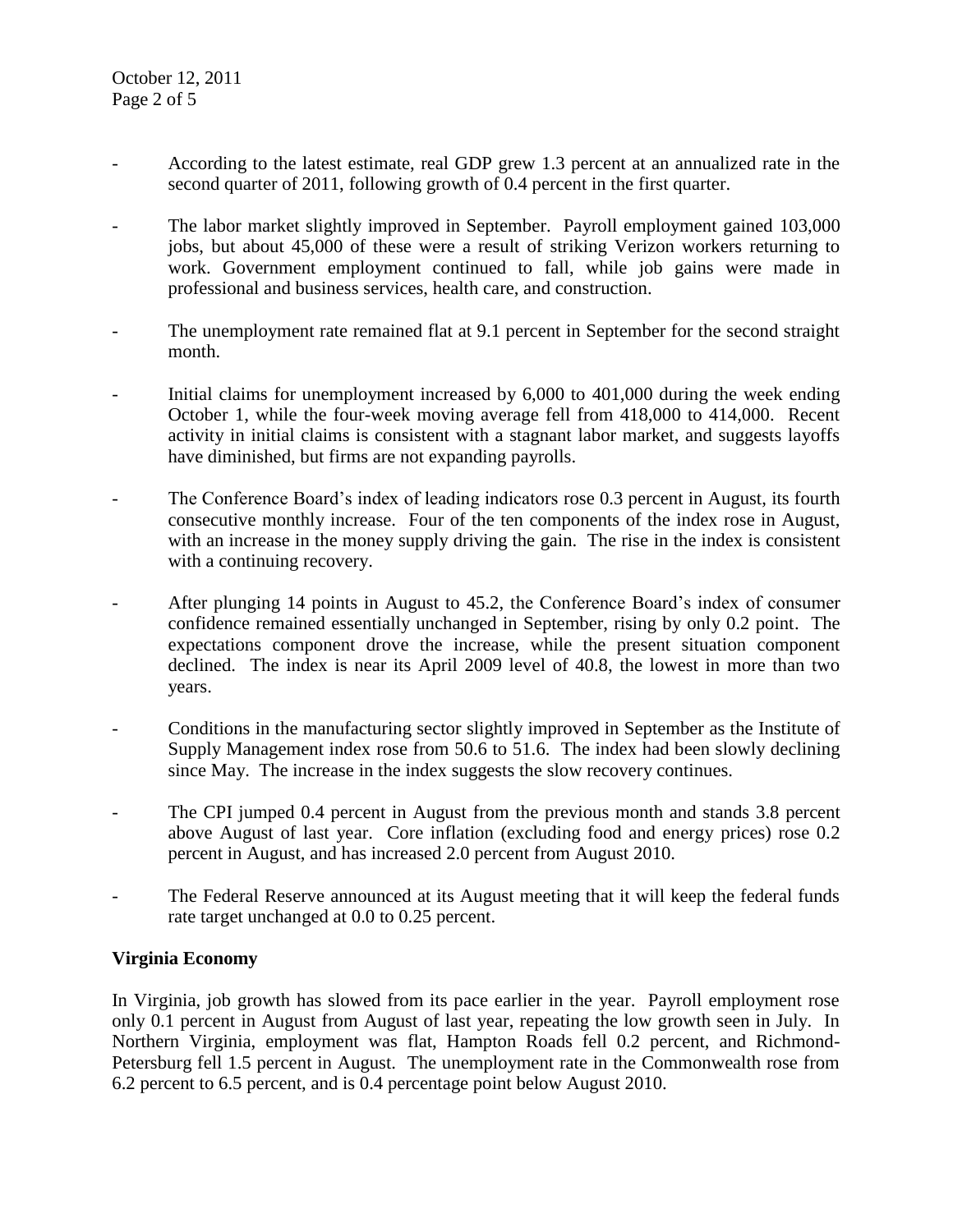October 12, 2011 Page 3 of 5

The Virginia Leading Index fell 0.3 percent in August, following a 0.3 percent decline in July. The only component contributing positively to the index was the U.S. leading index. Future employment, auto registrations, and building permits declined while initial claims for unemployment rose in August. The Leading Index rose in August for Roanoke, Lynchburg, Charlottesville, and Bristol and was flat for Harrisonburg and Winchester. The index fell in the remaining five metro areas.

### **September Revenue Collections**

Total general fund revenue collections rose 3.9 percent in September, driven primarily by growth in individual nonwithholding payments. Except for payroll withholding, all major sources contributed to the growth. On a year-to-date basis, total revenue collections rose 6.7 percent, ahead of the revised annual forecast of 3.7 percent growth. Adjusting for the accelerated sales tax program, total revenues grew 5.6 percent through September, ahead of the adjusted forecast of 3.5 percent growth.

*Net Individual Income Tax (66% of general fund revenues)*: Through September, collections of net individual income tax rose 6.8 percent from the same period last year, ahead of the annual estimate of 3.9 percent growth. Performance in each component of individual income tax is as follows:

*Individual Income Tax Withholding (64% of general fund revenues)*: With one less deposit day compared to September of last year, collections of payroll withholding taxes fell 3.7 percent in September. Year-to-date, withholding collections grew 4.0 percent compared with the same period last year, ahead of the projected annual growth rate of 3.4 percent.

*Individual Income Tax Nonwithholding (14% of general fund revenues)*: September is a significant month for nonwithholding collections since the first estimated payment in fiscal year 2012 is due. Collections rose 17.3 percent in September. Through the first quarter, collections for the fiscal year were \$348.0 million compared with \$292.9 million over the same period last year, an increase of 18.8 percent and well ahead of the annual estimate of 2.1 percent growth.

*Individual Income Tax Refunds*: Through the first quarter of fiscal year 2012, TAX issued \$105.7 million in refunds compared with \$123.1 million last year, a 14.1 percent decline, compared with the revised annual estimate of a 0.9 percent decline.

*Sales Tax (20% of general fund revenues)*: Collections of sales and use taxes, reflecting August sales, rose 5.8 percent in September. On a year-to-date basis, collections have risen 7.3 percent, compared with the annual estimate of 3.4 percent growth. The strong year-to-date growth is due to the partial repeal of the accelerated sales tax program, which ended the participation of numerous small dealers. Adjusting for this legislation, sales tax collections have grown by 1.9 percent year-to-date, lagging the economic-base forecast of 2.5 percent.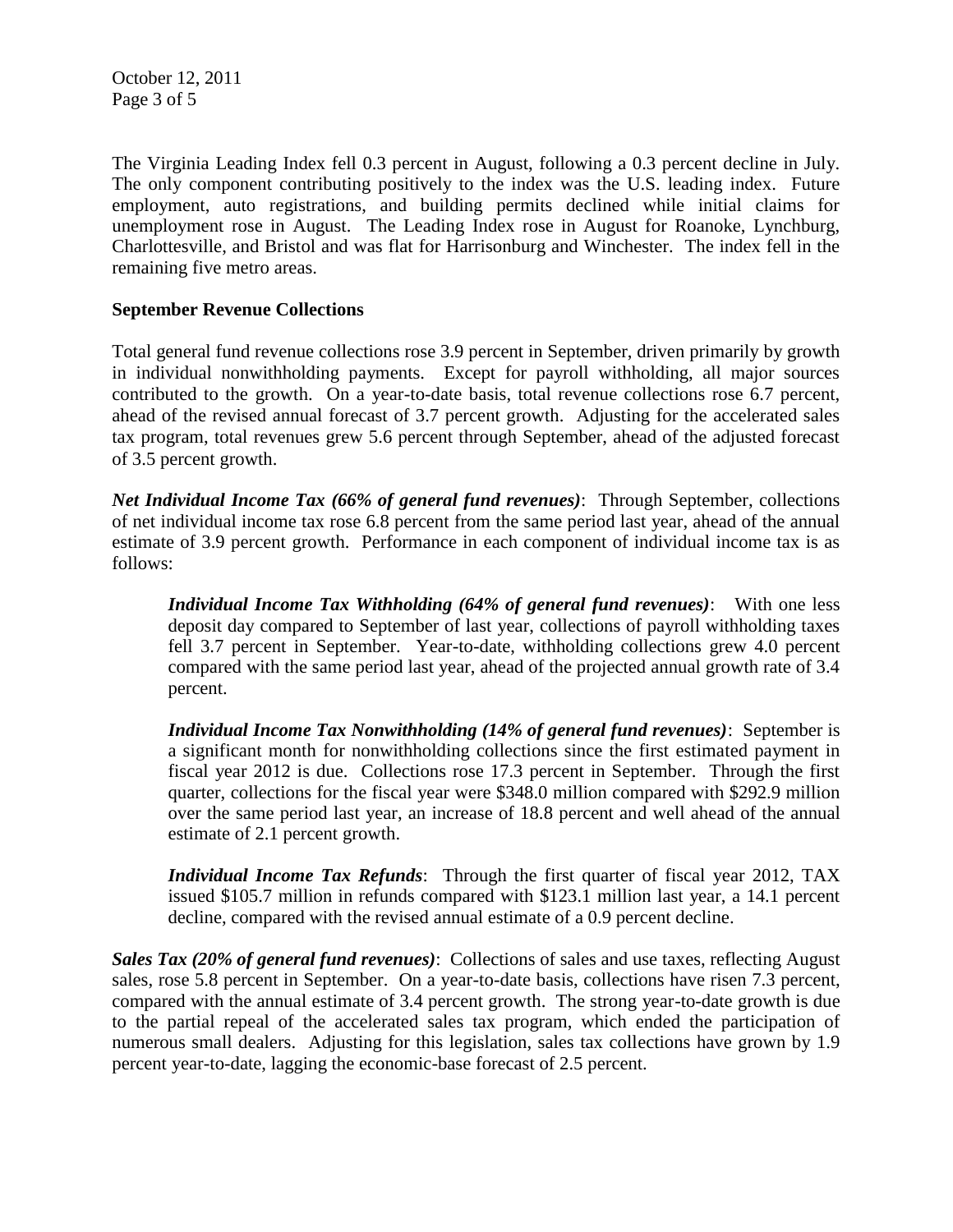October 12, 2011 Page 4 of 5

*Corporate Income Tax (5% of general fund revenues)*: As with nonwithholding, the first estimated payment of the fiscal year is due in September. Collections of corporate income tax grew 11.4 percent in September. Through the first quarter of the fiscal year, collections have risen 7.7 percent, ahead of the annual estimate of a 1.1 percent increase.

*Wills, Suits, Deeds, Contracts (2% of general fund revenues)*: Collections of wills, suits, deeds, and contracts – mainly recordation tax collections – rose 7.5 percent in September. On a year-todate basis, collections are up 4.2 percent, close to the annual forecast of 3.3 percent growth.

#### **Other Revenue Sources**

The following list provides data on September collections for other revenue sources:

|                                     | <b>Year-to-Date</b> | Annual<br><b>Estimate</b> |
|-------------------------------------|---------------------|---------------------------|
| Insurance Premiums (2% GF revenues) | NA                  | 2.9%                      |
| Interest Income (1% GF revenues)    | 14.5%               | 27.7%                     |
| ABC Taxes (1% GF revenues)          | 7.9%                | $0.9\%$                   |

*Note: Monthly collections of insurance company premiums are being transferred to the Transportation Trust Fund per Chapter 896, 2007 Acts of the Assembly until the required amount of \$137.3 million has been reached.*

*All Other Revenue (3% of general fund revenues)*: Receipts in All Other Revenue fell 4.6 percent in September – \$31.1 million compared with \$32.6 million last September. For the fiscal year, collections of All Other Revenue fell 0.3 percent, trailing the annual estimate of 3.5 percent growth.

#### **Summary**

September completes the first quarter of fiscal year 2011 and is a significant month for revenue collections. Estimated payments from individuals, corporations, and insurance premiums are all due in September, along with regular monthly collections of withholding, sales taxes, and other sources.

Total general fund revenue collections rose 3.9 percent in September, driven primarily by growth in individual nonwithholding payments. Solid growth in sales and corporate income also contributed to the increase. With one less deposit day than last September, income withholding receipts declined for the month. On a year-to-date basis, total revenue collections rose 6.7 percent, ahead of the revised annual forecast of 3.7 percent growth. Adjusting for the accelerated sales tax program, total revenues grew 5.6 percent through September, ahead of the adjusted forecast of 3.5 percent growth.